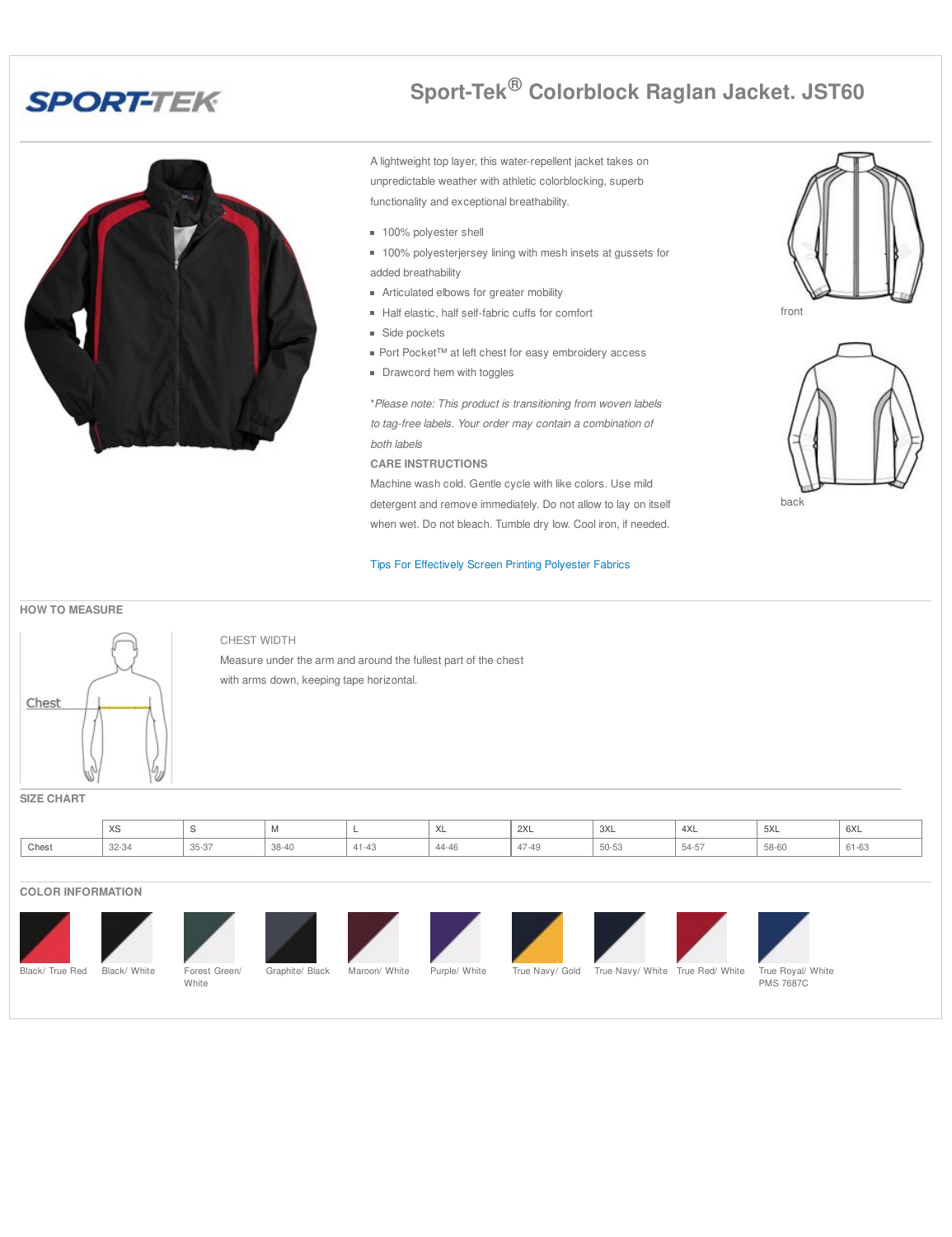

# **Sport-Tek® Colorblock Raglan Jacket. JST60**

#### **PRODUCT MEASUREMENTS**

|                        | XS    |       | <b>IVI</b> |    | XL    | 2XL    | 3XL   | 4XL | 5XL   | 6XL   |
|------------------------|-------|-------|------------|----|-------|--------|-------|-----|-------|-------|
| Chest Width            | 211/2 | 23    | 241/2      | 26 | 271/2 | 29     | 31    | υU  | 35    | 37    |
| Sleeve Length          | 351/8 | 353/4 | 36 3/8     | 37 | 373/4 | 381//2 | 391/4 | 40  | 403/4 | 411/2 |
| Body Length at<br>Back | 26    | 27    | 28         | 29 | 30    | 31     | 311/2 | 32  | 321/2 | 33    |

#### CHEST WIDTH

Measured across the chest one inch below armhole when laid flat.

#### SLEEVE LENGTH

Start at center of neck and measure down shoulder, down sleeve to hem.

BODY LENGTH AT BACK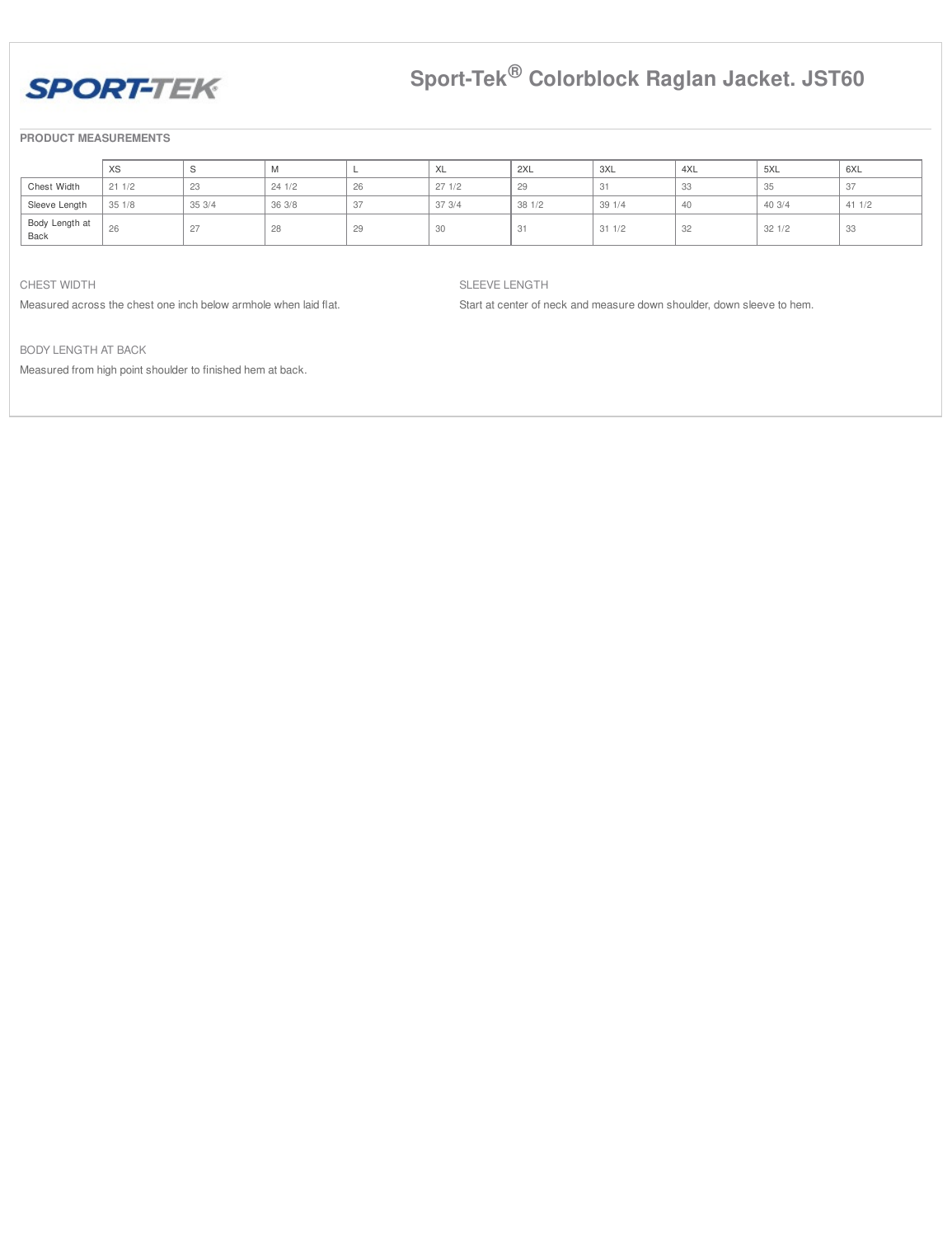# **SPORT-TEK**

# Ø

# **Sport-Tek® Full-Zip Wind Jacket. JST70**

Whether running them through their warm-ups or running to the next practice session, this lightweight, water-repellent jacket offers just the right amount of weather protection.

- 100% polyester shell
- **100% polyester jersey lining with mesh insets at gussets for** added breathability
- **Articulated elbows for greater mobility**
- Half elastic, half self-fabric cuffs for comfort
- **Side pockets**
- Port Pocket™ at left chest for easy embroidery access
- **Drawcord hem with toggles**

\**Please note: This product is transitioning from woven labels to tag-free labels. Your order may contain a combination of both labels*

**CARE INSTRUCTIONS**

Machine wash cold. Gentle cycle with like colors. Use mild detergent, remove immediately. Do not allow to lay on itself when wet. Do not bleach. Tumble dry low. Cool iron, if needed.

#### Tips For [Effectively](http://www.apparelvideos.com/docs/downloads/UPDATEDTipsforEffectivelyScreenprintingPolyesterFabrics4.12.pdf) Screen Printing Polyester Fabrics





#### **HOW TO MEASURE**



## CHEST WIDTH Measure under the arm and around the fullest part of the chest with arms down, keeping tape horizontal.

**SIZE CHART**

|       | $\vee$<br>∧ວ  |                                        |       |           | ハヒ                          | 2XL   | 3XL<br>$\sim$ $\sim$ | 4XL   | FVI<br>5XL | $\sim$<br><b>bXL</b> |
|-------|---------------|----------------------------------------|-------|-----------|-----------------------------|-------|----------------------|-------|------------|----------------------|
| Chest | 32-34<br>$ -$ | $\sim$ $ \sim$ $-$<br>$m - 1$<br>JJ-J7 | 38-40 | $41 - 43$ | $\Lambda$ $\Gamma$<br>44-46 | 47-49 | 50-53                | J4-D. | 58-60      | $\sim$<br>01-03      |

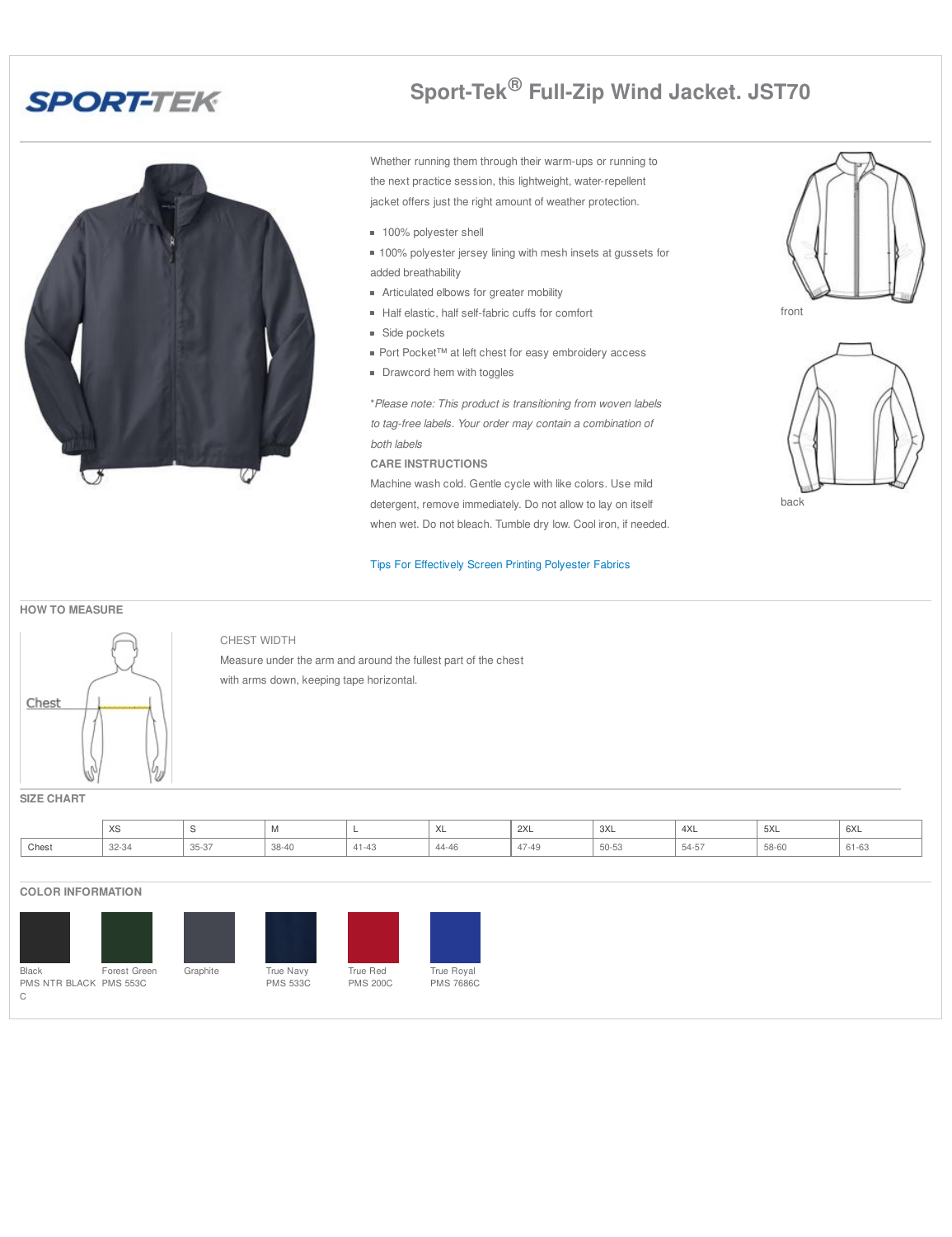

# **Sport-Tek® Full-Zip Wind Jacket. JST70**

#### **PRODUCT MEASUREMENTS**

|                        | XS    |       | M      |    | ハヒ    | 2XL    | 3XL   | 4XL | 5XL    | ' 6XL  |
|------------------------|-------|-------|--------|----|-------|--------|-------|-----|--------|--------|
| Chest Width            | 211/2 | 23    | 241/2  | 26 | 271/2 | 29     | 31    | ಀಀ  | 35     | -37    |
| Sleeve Length          | 351/8 | 353/4 | 36 3/8 | 27 | 373/4 | 38 1/2 | 391/4 | 40  | 40 3/4 | 41 1/2 |
| Body Length at<br>Back | 26    | 27    | 28     | Lΰ | 30    | 31     | 311/2 | 32  | 321/2  | 33     |

#### CHEST WIDTH

Measured across the chest one inch below armhole when laid flat.

#### SLEEVE LENGTH

Start at center of neck and measure down shoulder, down sleeve to hem.

BODY LENGTH AT BACK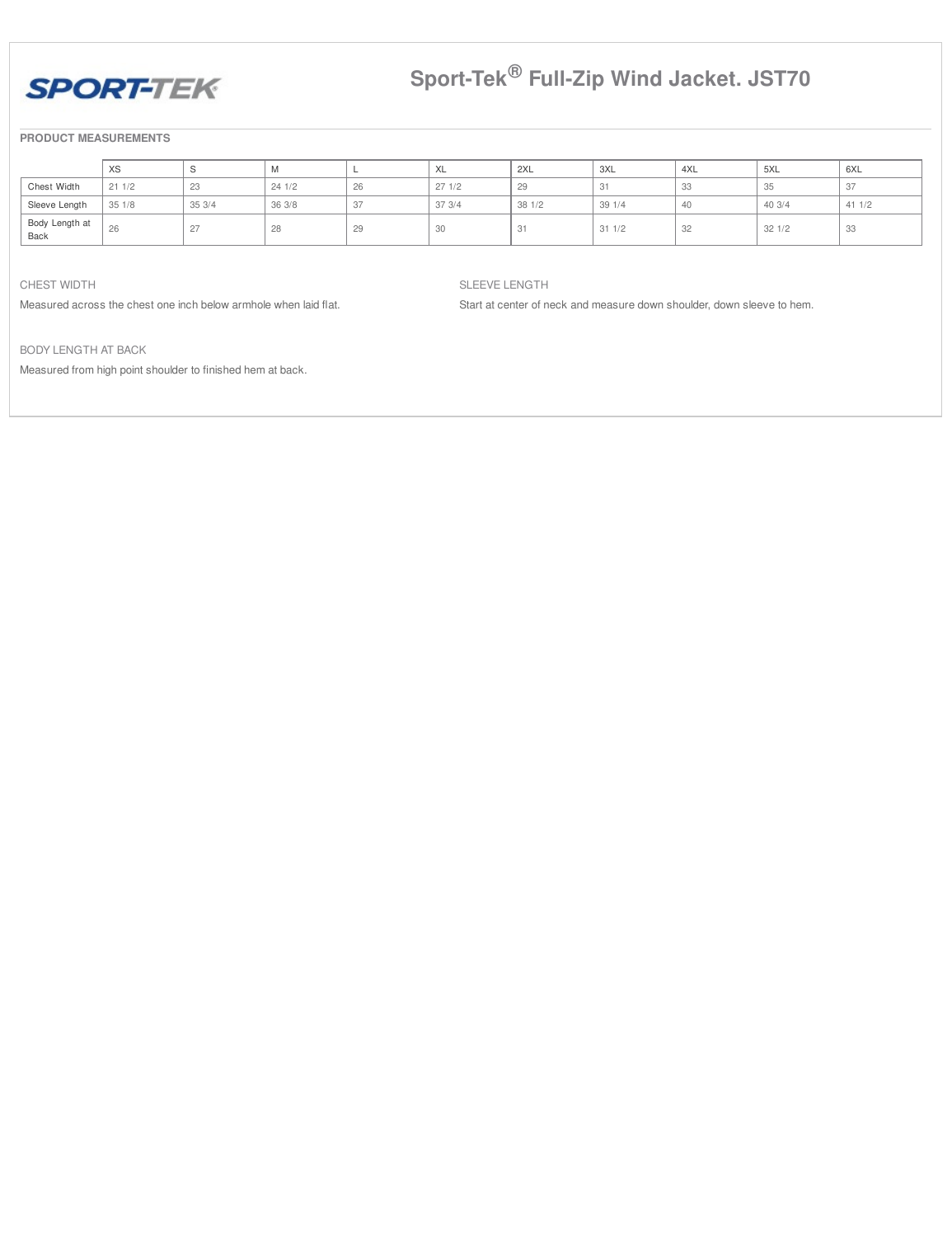# **Port Authority® Silk Touch™ Polo. K500/K500ES**

An enduring favorite, our comfortable classic polo is anything but ordinary. With superior wrinkle and shrink resistance, a silky soft hand and an incredible range of styles, sizes and colors, it's a first-rate choice for uniforming just about any group.

- 5-ounce, 65/35 poly/cotton pique
- Flat knit collar and cuffs
- Metal buttons with dyed-to-match plastic rims
- Double-needle armhole seams and hem
- **Side vents**

## **CARE INSTRUCTIONS**

Machine Wash Cold With Like Colors. Do Not Bleach. Tumble Dry Low. Cool Iron, If Necessary.





**HOW TO MEASURE**



## CHEST WIDTH

Measure under the arm and around the fullest part of the chest with arms down, keeping tape horizontal.

**SIZE CHART**

|       | 9XL   | 10XL                              | $\sqrt{2}$<br>ົ∧ບ |       | $\cdots$ | -                    | $\sqrt{2}$ | 2XL   | 3XL   | 4XL   | 5XL   | 6XL           | 7XL   | 8XL   |
|-------|-------|-----------------------------------|-------------------|-------|----------|----------------------|------------|-------|-------|-------|-------|---------------|-------|-------|
| Chest | 70-72 | $\overline{\phantom{a}}$<br>73-75 | 32-34             | 35-37 | 38-40    | $4.4 - 4.0$<br>41-43 | 44-46      | 47-49 | 50-53 | 54-57 | 58-60 | <b>b</b> 1-b3 | 64-66 | 67-69 |

## **COLOR INFORMATION**



Tropical Pink PMS 2452C

Turquoise PMS 3015C Ultramarine Blue PMS 7455C

White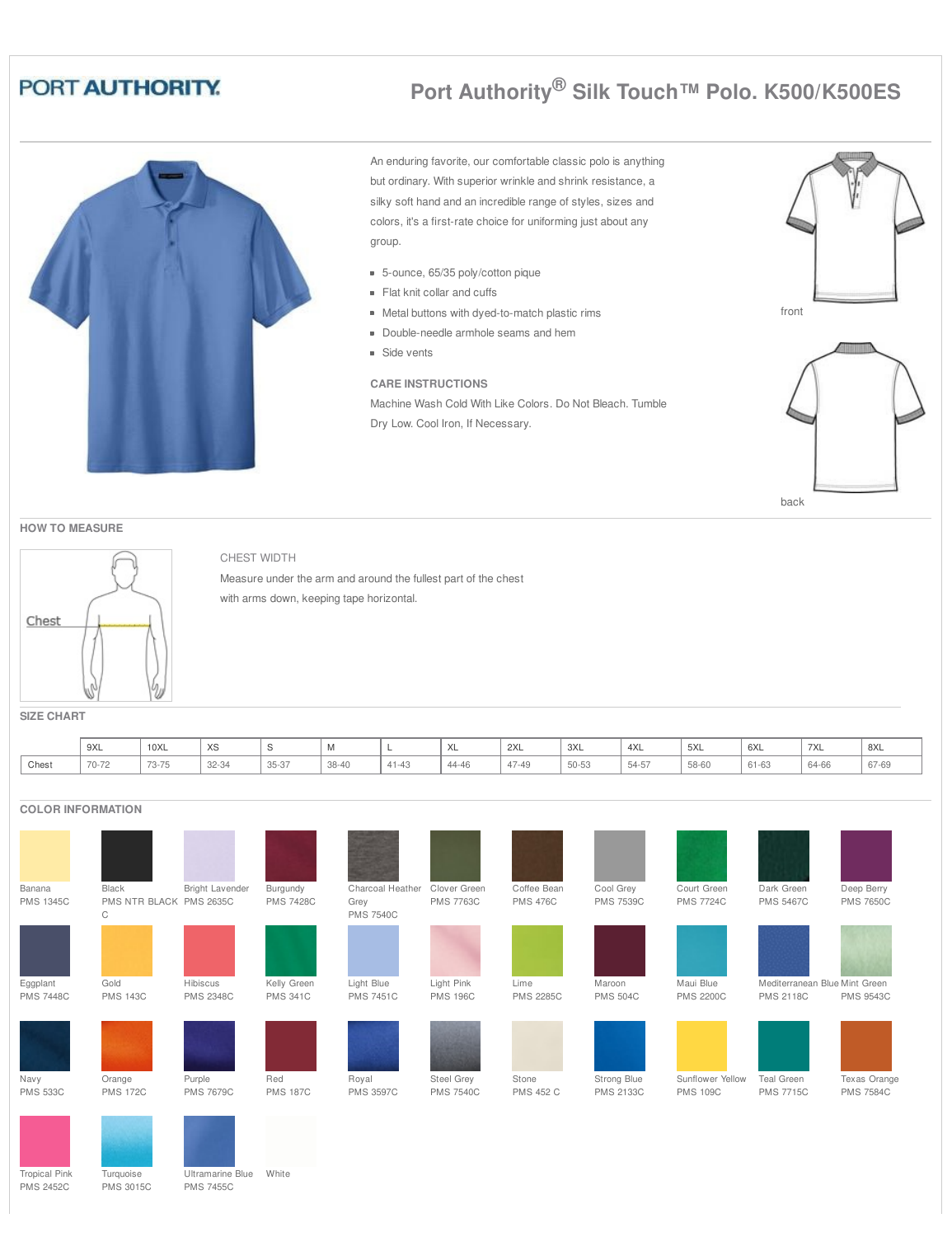# **Port Authority® Silk Touch™ Polo. K500/K500ES**

**PRODUCT MEASUREMENTS**

|                                            | XS    | S     | M     |       | XL    | 2XL   | 3XL   | 4XL   | 5XL   | 6XL   | 7XL   | 8XL   | 9XL   | 10XL |
|--------------------------------------------|-------|-------|-------|-------|-------|-------|-------|-------|-------|-------|-------|-------|-------|------|
| Chest<br>Width                             | 191/2 | 201/2 | 211/2 | 231/2 | 251/2 | 27    | 281/2 | 30    | 311/2 | 33    | 341/2 | 36    | 371/2 | 39   |
| Body<br>Length at<br>Back                  | 28    | 29    | 30    | 31    | 32    | 33    | 331/2 | 34    | 341/2 | 35    | 351/2 | 351/2 | 36    | 36   |
| Sleeve<br>Length<br>from<br>Center<br>Back | 191/4 | 20    | 203/4 | 211/2 | 22    | 221/2 | 23    | 231/2 | 24    | 241/2 | 241/2 | 241/2 | 25    | 25   |

CHEST WIDTH

Measured across the chest one inch below armhole when laid flat.

BODY LENGTH AT BACK

Measured from high point shoulder to finished hem at back.

SLEEVE LENGTH FROM CENTER BACK

Measure From CB Neck to Shoulder Point to Finished Sleeve Hem.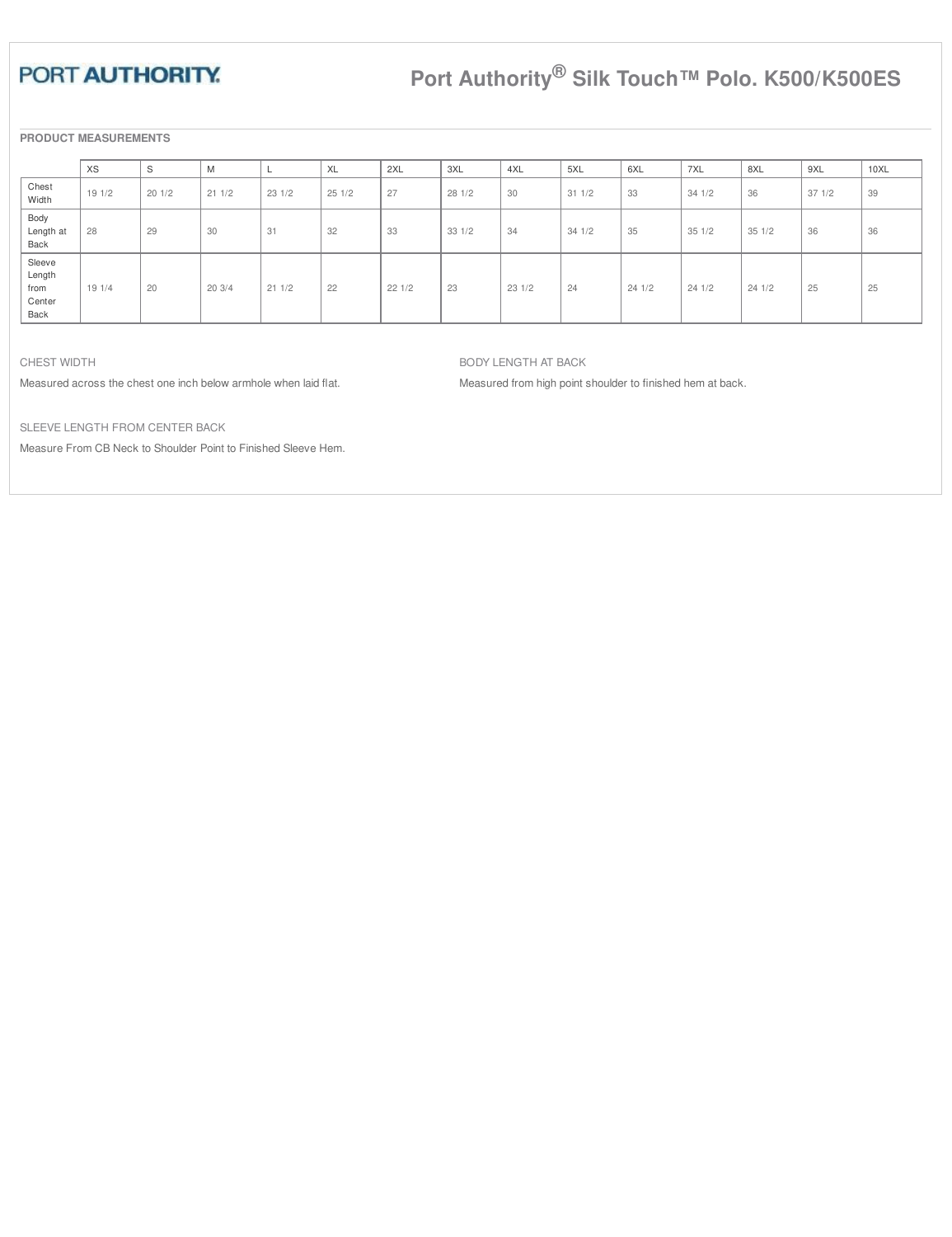

## **Port Authority® Silk Touch™ Polo with Pocket. K500P**

Our popular Silk Touch™ polo—enhanced with a left chest pocket.

- 5-ounce, 65/35 poly/cotton
- Flat knit collar and cuffs
- Metal buttons with dyed-to-match plastic rims
- **Side vents**

## **CARE INSTRUCTIONS**

Machine Wash Cold With Like Colors. Do Not Bleach. Tumble Dry Low. Cool Iron, If Necessary.





back

#### **HOW TO MEASURE**



#### CHEST WIDTH

Measure under the arm and around the fullest part of the chest with arms down, keeping tape horizontal.

**SIZE CHART**

|       | $\lambda$<br>$\sim$ |                      | $\mathbf{v}$ |                  | $\lambda$<br>$\lambda$ | 2XL          | $\frac{1}{3}$ 3XL | 4XL   | $\sim$<br>$\sqrt{2}$ | 6XL   |
|-------|---------------------|----------------------|--------------|------------------|------------------------|--------------|-------------------|-------|----------------------|-------|
| Chest | 32-34               | $0 - 0$<br>$35 - 37$ | 38-40        | $A + A$<br>41-43 | 11.0<br>-4-40          | 17.10<br>-45 | 50-53             | 54-57 | 58-60                | DI-D3 |

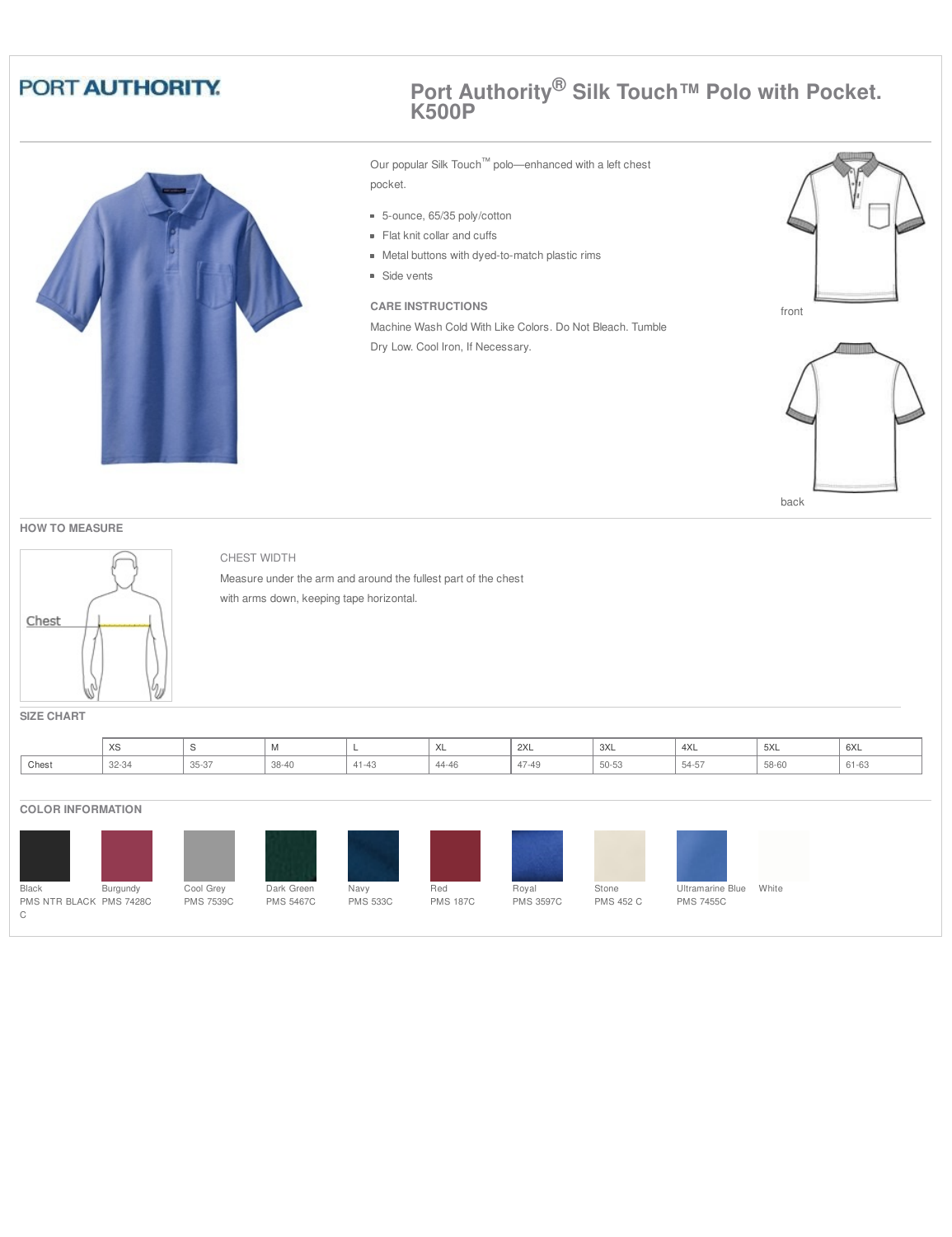## **Port Authority® Silk Touch™ Polo with Pocket. K500P**

## **PRODUCT MEASUREMENTS**

|                        | XS                 |                    | M                  |                    | XL                 | 2XL                | 3XL                  | 4XL             | 5XL             | 6XL             |
|------------------------|--------------------|--------------------|--------------------|--------------------|--------------------|--------------------|----------------------|-----------------|-----------------|-----------------|
| Chest Width            | 191/2              | 201/2              | 211/2              | 231/2              | 251/2              | 27                 | 281/2                | 30              | 311/2           | 33              |
| Sleeve Length          | 191/4              | -20                | 203/4              | 211/2              | 22                 | 221/2              | 23                   | 231/2           | 24              | 241/2           |
| Pockets                | $41/4 \times 41/2$ | $41/4 \times 41/2$ | $41/4 \times 41/2$ | $41/4 \times 41/2$ | $41/4 \times 43/4$ | $43/4 \times 43/4$ | $4.3/4 \times 4.3/4$ | $43/4 \times 5$ | $63/4 \times 5$ | $83/4 \times 5$ |
| Body Length at<br>Back | 28                 | 29                 | 30                 | -31                | 32                 | -33                | 331/2                |                 | 341/2           | 35              |

CHEST WIDTH

Measured across the chest one inch below armhole when laid flat.

SLEEVE LENGTH

Start at center of neck and measure down shoulder, down sleeve to hem.

POCKETS

Multiply width by height of pocket.

BODY LENGTH AT BACK Measured from high point shoulder to finished hem at back.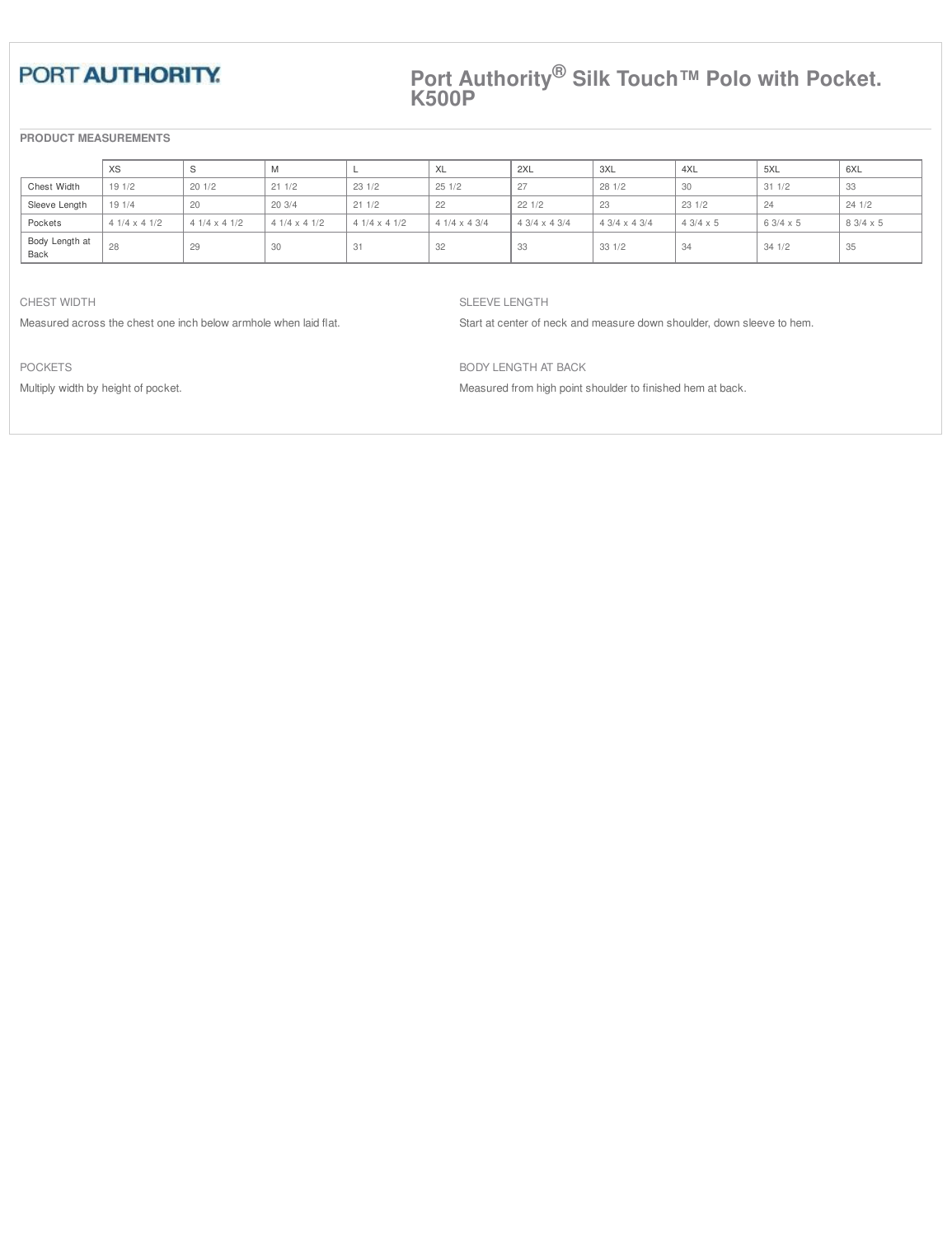

## **Port Authority® Silk Touch™ Long Sleeve Polo. K500LS**

A favorite for years, our Silk Touch™ polo is soft, supple and easy to care for. The silky smooth pique knit resists wrinkles while the classic long sleeve style looks great on everyone.

- 5-ounce, 65/35 poly/cotton pique
- Flat knit collar and cuffs
- Double-needle armhole seams and hem
- **3**-button placket
- Metal buttons with dyed-to-match plastic rims
- **Side vents**

#### **CARE INSTRUCTIONS**

Machine Wash Cold With Like Colors. Do Not Bleach. Tumble Dry Low. Cool Iron, If Necessary.





back





## CHEST WIDTH

Measure under the arm and around the fullest part of the chest with arms down, keeping tape horizontal.

**SIZE CHART**

|       | $\sqrt{2}$<br>∧ວ |                  |     |                  | $\cdot$<br>$\sqrt{2}$ | 2XL   | 3XL   | 4XL   | 5XL<br>$\sim$ $\sim$ | 6XL |
|-------|------------------|------------------|-----|------------------|-----------------------|-------|-------|-------|----------------------|-----|
| Chest | 32-34            | $0 - 0$<br>35-37 | UU. | $A - A$<br>41-43 | $\sqrt{2}$<br>+4-40   | 47-49 | 50-53 | 10-40 | 58-60                | -UU |

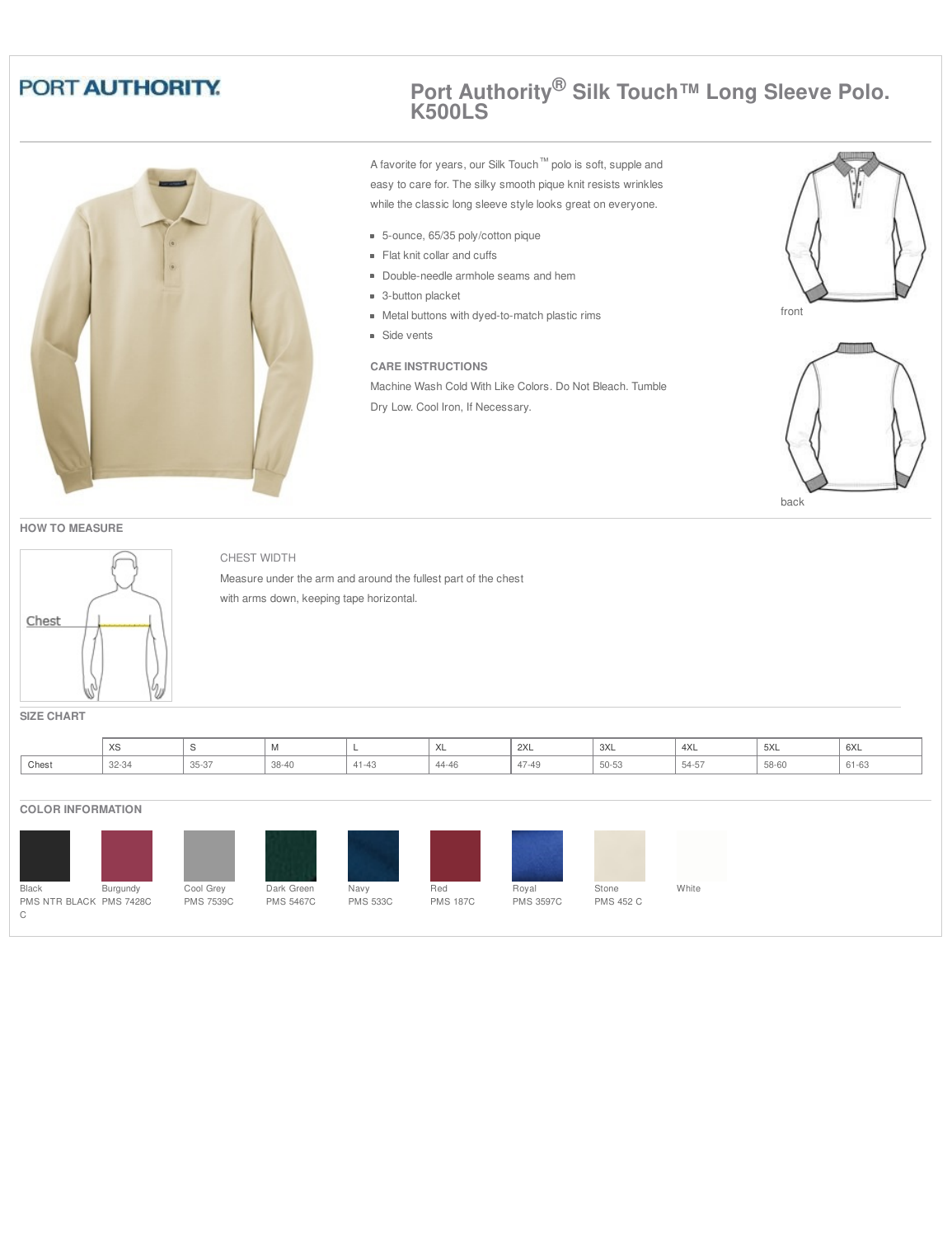## **Port Authority® Silk Touch™ Long Sleeve Polo. K500LS**

## **PRODUCT MEASUREMENTS**

|                        | XS    |       | <b>IVI</b> |       | XL    | 2XL   | 3XL    | 4XL  | 5XL    | 6XL   |
|------------------------|-------|-------|------------|-------|-------|-------|--------|------|--------|-------|
| Chest Width            | 191/2 | 201/2 | 211/2      | 231/2 | 251/2 | 27    | 281/2  | 30   | 311/2  | 33    |
| Sleeve Length          | 333/4 | 341/2 | 351/4      | 36    | 363/4 | 371/2 | 381//4 | 39   | 39 3/8 | 393/4 |
| Body Length at<br>Back | 28    | 29    | 30         | ◡     | 32    | 33    | 331/2  | - 34 | 341/2  | 35    |

#### CHEST WIDTH

Measured across the chest one inch below armhole when laid flat.

#### SLEEVE LENGTH

Start at center of neck and measure down shoulder, down sleeve to hem.

BODY LENGTH AT BACK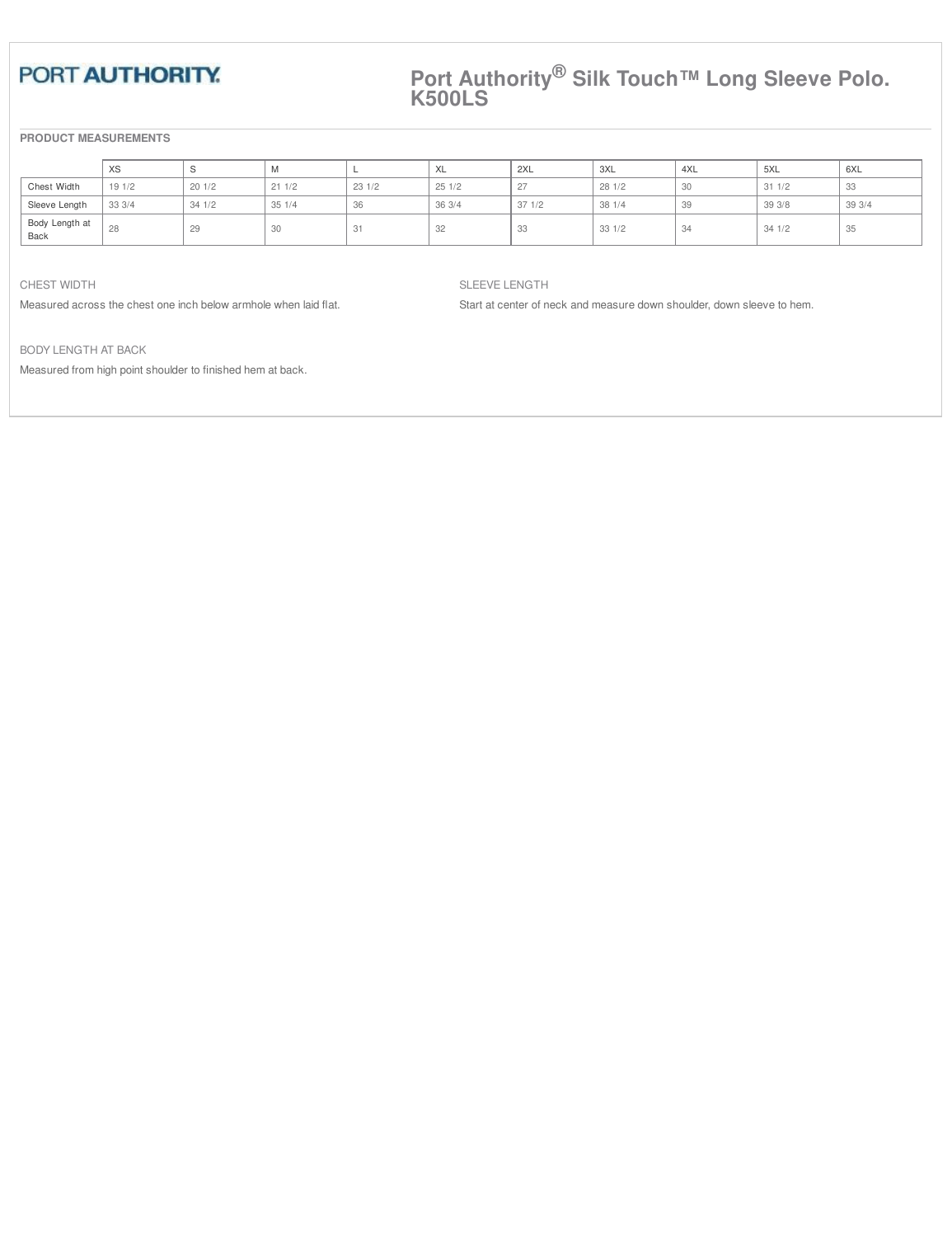

## **Port Authority® Long Sleeve Silk Touch™ Polo with Pocket. K500LSP**

A favorite for years, our Silk Touch™ polo is soft, supple and easy to care for. The silky smooth pique knit resists wrinkles while the classic long sleeve style looks great on everyone.

- 5-ounce, 65/35 poly/cotton pique
- Flat knit collar and cuffs
- Double-needle armhole seams and hem
- 3-button placket
- Metal buttons with dyed-to-match plastic rims
- Left chest pocket
- **Side vents**

## **CARE INSTRUCTIONS**

Machine Wash Cold With Like Colors. Do Not Bleach. Tumble Dry Low. Cool Iron, If Necessary.





back





## CHEST WIDTH

Measure under the arm and around the fullest part of the chest with arms down, keeping tape horizontal.

**SIZE CHART**

|       | $\sqrt{2}$<br>$\sim$ |                |       |          | $\sqrt{2}$   | 2XL   | ぃヽ                       | 4XL             |
|-------|----------------------|----------------|-------|----------|--------------|-------|--------------------------|-----------------|
| Chest | 22.23<br>ت.<br>--    | OF OT<br>, c-c | 38-40 | $\cdots$ | 111<br>44-40 | <br>. | $F \cap F \cap$<br>50-53 | - - - -<br>$-2$ |

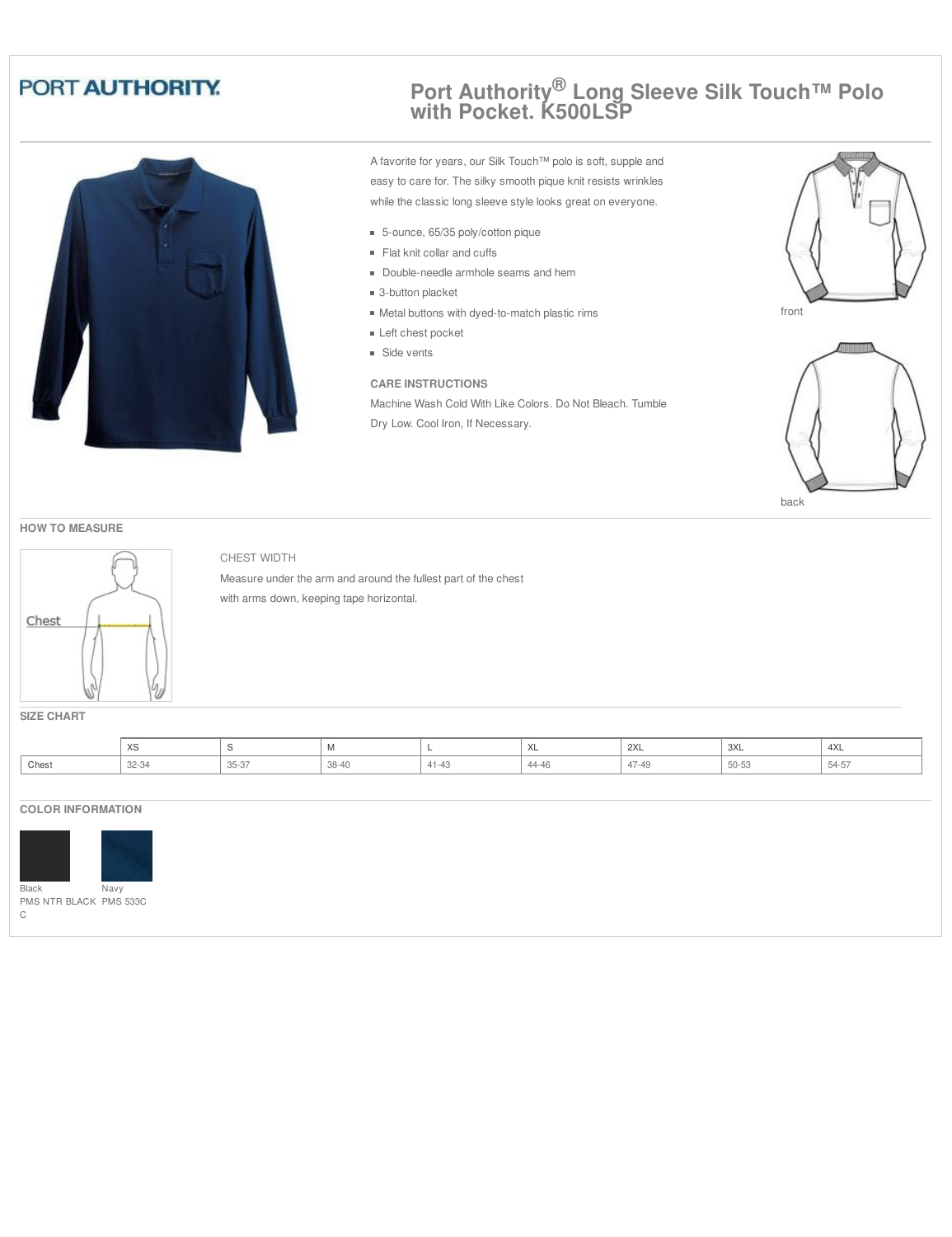## **Port Authority® Long Sleeve Silk Touch™ Polo with Pocket. K500LSP**

## **PRODUCT MEASUREMENTS**

|                        | XS                 |                    | 1VI                |                    | XL                   | 2XL                | 3XL                | 4XL             |
|------------------------|--------------------|--------------------|--------------------|--------------------|----------------------|--------------------|--------------------|-----------------|
| Chest Width            | 191/2              | 201/2              | 211/2              | 231/2              | 251/2                | 27                 | 281/2              | υU              |
| Sleeve Length          | 333/4              | 341/2              | 351/4              | 36                 | 363/4                | 371/2              | 381//4             | 39              |
| Pockets                | $41/4 \times 41/2$ | $41/4 \times 41/2$ | $41/4 \times 41/2$ | $41/4 \times 41/2$ | $4.3/4 \times 4.3/4$ | $43/4 \times 43/4$ | $43/4 \times 43/4$ | $43/4 \times 5$ |
| Body Length at<br>Back | 28                 | 29                 | 30                 |                    | 32                   | -33                | 331/2              |                 |

CHEST WIDTH

Measured across the chest one inch below armhole when laid flat.

SLEEVE LENGTH

Start at center of neck and measure down shoulder, down sleeve to hem.

POCKETS

Multiply width by height of pocket.

BODY LENGTH AT BACK Measured from high point shoulder to finished hem at back.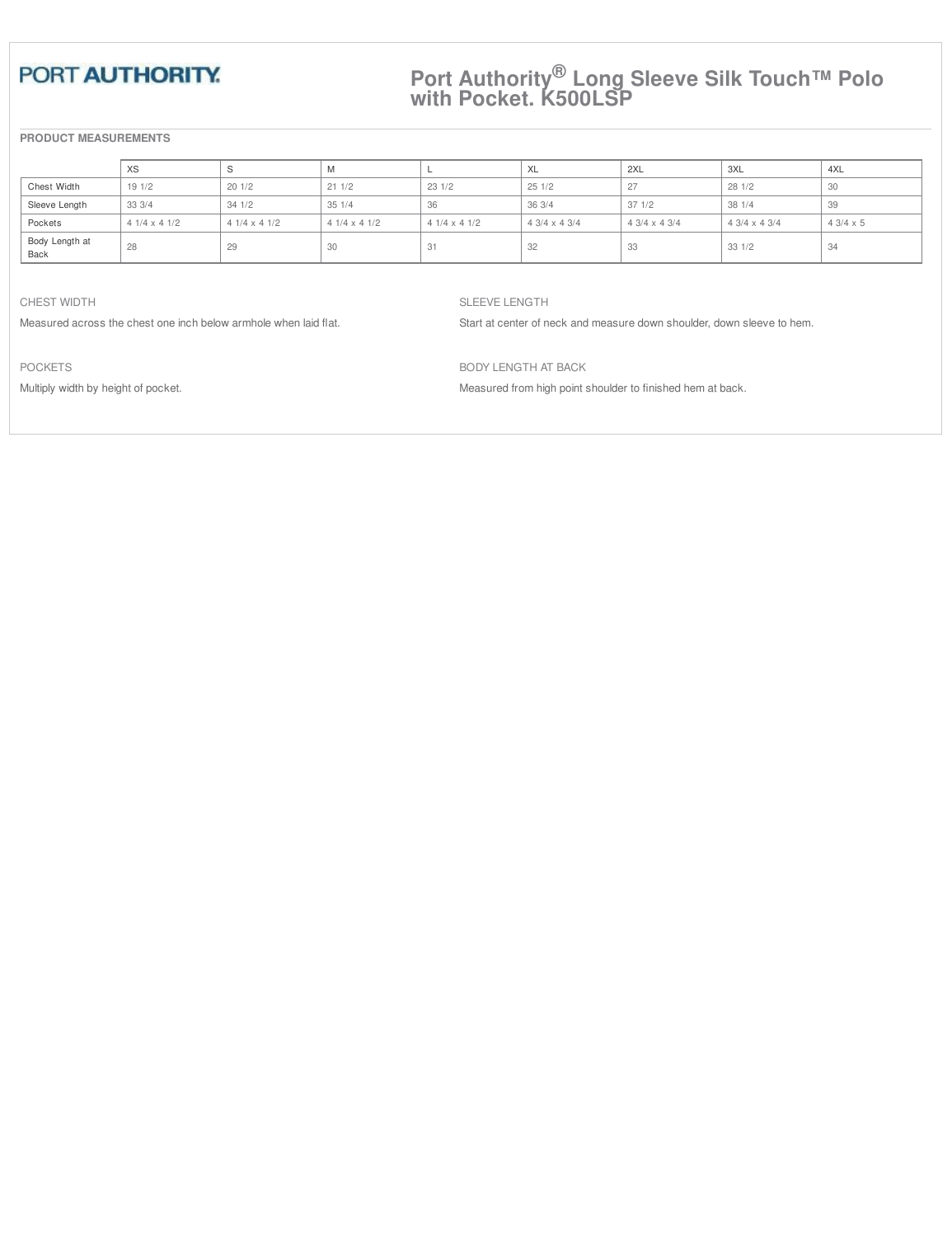# **Port Authority® Ladies Silk Touch™ Polo. L500**



An enduring favorite, our comfortable classic polo is anything but ordinary. With superior wrinkle and shrink resistance, a silky soft hand and an incredible range of styles, sizes and colors, it's a first-rate choice for uniforming just about any group.

- 5-ounce, 65/35 poly/cotton pique
- Flat knit collar and cuffs
- Metal buttons with dyed-to-match plastic rims
- Double-needle armhole seams and hem
- **Side vents**

## **CARE INSTRUCTIONS**

Machine Wash Cold With Like Colors. Do Not Bleach. Tumble Dry Low. Cool Iron, If Necessary.





#### **HOW TO MEASURE**



## BUST

Measure under the arm and around the fullest part of the bust with arms down, keeping tape horizontal.

**SIZE CHART**

|             | $\sqrt{2}$<br>$\sim$ |       | $\mathbf{v}$ |           | ◠∟        | <b>XXL</b> | 3XL   | 4XL       | 5XL   | 6XL   |
|-------------|----------------------|-------|--------------|-----------|-----------|------------|-------|-----------|-------|-------|
| Size<br>. . |                      | 4/0   | 8/10         | 12/14     | 16/18     | 20/22      | 24/26 | 28/30     | 32/34 | 36/38 |
| Bust<br>$-$ | 32-34                | 35-36 | 37-38        | $39 - 41$ | $42 - 44$ | 45-47      | 48-51 | $52 - 55$ | 56-59 | 60-63 |

| <b>COLOR INFORMATION</b> |                              |                  |                  |                  |                   |                  |                  |                  |                               |                  |
|--------------------------|------------------------------|------------------|------------------|------------------|-------------------|------------------|------------------|------------------|-------------------------------|------------------|
|                          |                              |                  |                  |                  |                   |                  |                  |                  |                               |                  |
| Banana                   | Black                        | Bright Lavender  | Burgundy         | Charcoal Heather | Clover Green      | Coffee Bean      | Cool Grey        | Court Green      | Dark Green                    | Deep Berry       |
| <b>PMS 1345C</b>         | PMS NTR BLACK PMS 2635C<br>C |                  | <b>PMS 7428C</b> | Grey             | <b>PMS 7763C</b>  | <b>PMS 476C</b>  | <b>PMS 7539C</b> | <b>PMS 7724C</b> | <b>PMS 5467C</b>              | <b>PMS 7650C</b> |
|                          |                              |                  |                  |                  |                   |                  |                  |                  |                               |                  |
| Eggplant                 | Gold                         | Hibiscus         | Kelly Green      | Light Blue       | Light Pink        | Lime             | Maroon           | Maui Blue        | Mediterranean Blue Mint Green |                  |
| <b>PMS 7448C</b>         | <b>PMS 143C</b>              | <b>PMS 2348C</b> | <b>PMS 341C</b>  | <b>PMS 7451C</b> | <b>PMS 196C</b>   | <b>PMS 2285C</b> | <b>PMS 504C</b>  | <b>PMS 2200C</b> | <b>PMS 2118C</b>              | <b>PMS 9543C</b> |
|                          |                              |                  |                  |                  |                   |                  |                  |                  |                               |                  |
| Navy                     | Orange                       | Purple           | Red              | Royal            | <b>Steel Grey</b> | Stone            | Strong Blue      | Sunflower Yellow | Teal Green                    | Texas Orange     |
| <b>PMS 533C</b>          | <b>PMS 172C</b>              | <b>PMS 7679C</b> | <b>PMS 187C</b>  | <b>PMS 3597C</b> | <b>PMS 7540C</b>  | <b>PMS 452 C</b> | <b>PMS 2133C</b> | <b>PMS 109C</b>  | <b>PMS 7715C</b>              | <b>PMS 7584C</b> |
|                          |                              |                  |                  |                  |                   |                  |                  |                  |                               |                  |

Tropical Pink PMS 2452C **Turquoise** PMS 3015C

Ultramarine Blue White PMS 7455C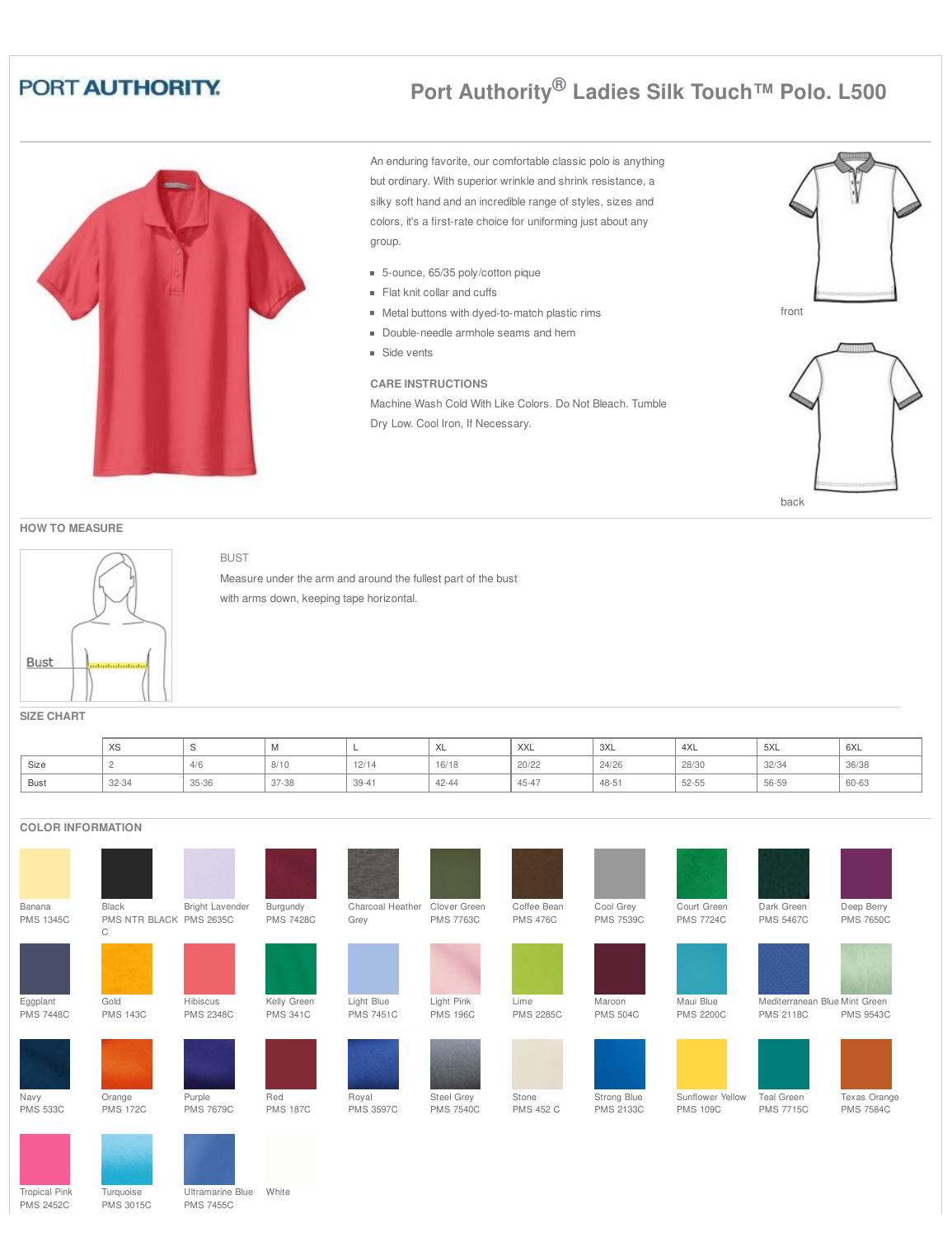# **Port Authority® Ladies Silk Touch™ Polo. L500**

## **PRODUCT MEASUREMENTS**

|                        | XS    |        | $\mathbf{v}$     |        | XL    | XXL    | 3XL    | 4XL    | 5XL    | 6XL    |
|------------------------|-------|--------|------------------|--------|-------|--------|--------|--------|--------|--------|
| Bust                   | 181/2 | 191/2  | 201/2            | 22     | 231/2 | 25     | 27     | 29     | 31     | 33     |
| Sleeve Length          | 151/4 | 15 3/4 | 161/4            | 16 7/8 | 171/2 | 18 1/8 | 18 3/4 | 19 3/8 | 19 3/8 | 19 3/8 |
| Body Length at<br>Back | 26    | 261/2  | 27<br>$\epsilon$ | 271/2  | 28    | 281/2  | 29     | 291/2  | 30     | 301/2  |

BUST

Measured one inch below armhole.

SLEEVE LENGTH

Start at center of neck and measure down shoulder, down sleeve to hem.

BODY LENGTH AT BACK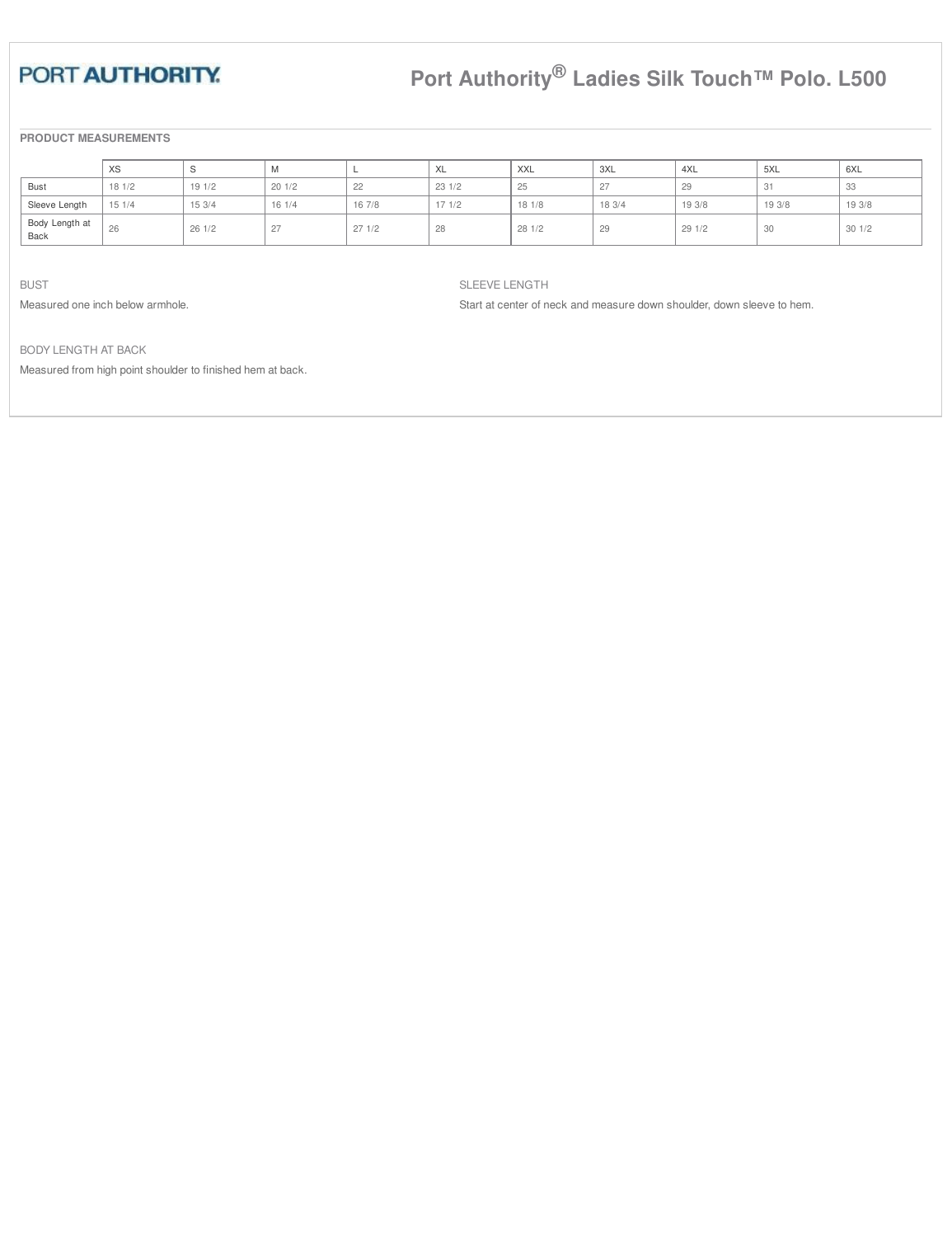

## **Port Authority® Ladies Silk Touch™ Long Sleeve Polo. L500LS**

A favorite for years, our Silk Touch™ polo is soft, supple and easy to care for. The silky sm ooth pique knit resists wrinkles while the classic long sleeve style looks great on everyone.

- 5-ounce, 65/35 poly/cott on pique
- Flat knit collar and cuffs
- Double-needle armhole seams and hem
- 3-button reverse placket
- Metal buttons with dyed-to-match plastic rims
- **Open hem sleeves**
- **Side vents**

## **CARE INSTRUCTIONS**

Machine Wash Cold With Like Colors. Do Not Bleach. Tumble Dry Low. Cool Iron, If Necessary.





back

#### **HOW TO MEASURE**



BUST

Measure under the arm and around the fullest part of the bust with arms down, keeping tape horizontal.

**SIZE CHART**

|      |       | $\mathbf{v}$ | $\sqrt{2}$<br>$\sim$ | <b>XXL</b> | 3XL    | 434<br>4 X L |           | ᄉ     |
|------|-------|--------------|----------------------|------------|--------|--------------|-----------|-------|
| Size | $+10$ | 8/10         |                      | 20/22      | 24/26  | 28/30        | 12/14     | 16/18 |
| Bust | 35-36 | 37-38        | 32-34                | 45-47      | $48-5$ | $52 - 55$    | $39 - 41$ | 42-44 |

## **COLOR INFORMATION**



Dark Green PMS 5467C Navy PMS 533C







Royal PMS 3597C



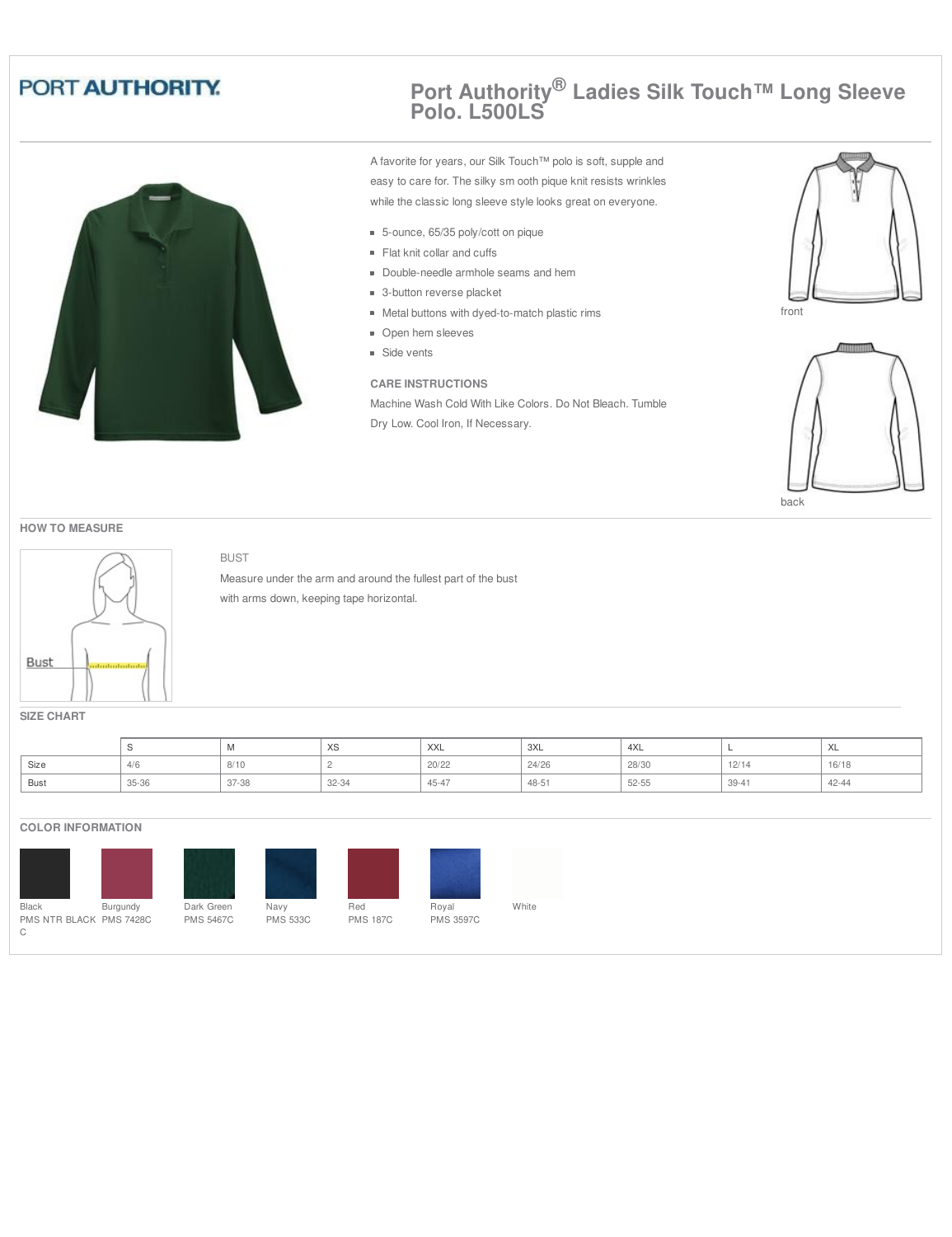## **Port Authority® Ladies Silk Touch™ Long Sleeve Polo. L500LS**

## **PRODUCT MEASUREMENTS**

|                        | XS    |       | M          |        | <b>XL</b> | <b>XXL</b> | 3XL              | 4XL    |
|------------------------|-------|-------|------------|--------|-----------|------------|------------------|--------|
| Bust                   | 181/2 | 191/2 | 201/2      | $\sim$ | 231/2     | 25         | $\sim$           | $\sim$ |
| Sleeve Length          | 31    | 311/2 | 32         | 325/8  | 331/4     | 335/8      | 34               | 343/8  |
| Body Length at<br>Back | 26    | 261/2 | 27<br>$-1$ | 271/2  | 28        | 281/2      | $^{\circ}$<br>co | 291/2  |

BUST

Measured one inch below armhole.

SLEEVE LENGTH

Start at center of neck and measure down shoulder, down sleeve to hem.

BODY LENGTH AT BACK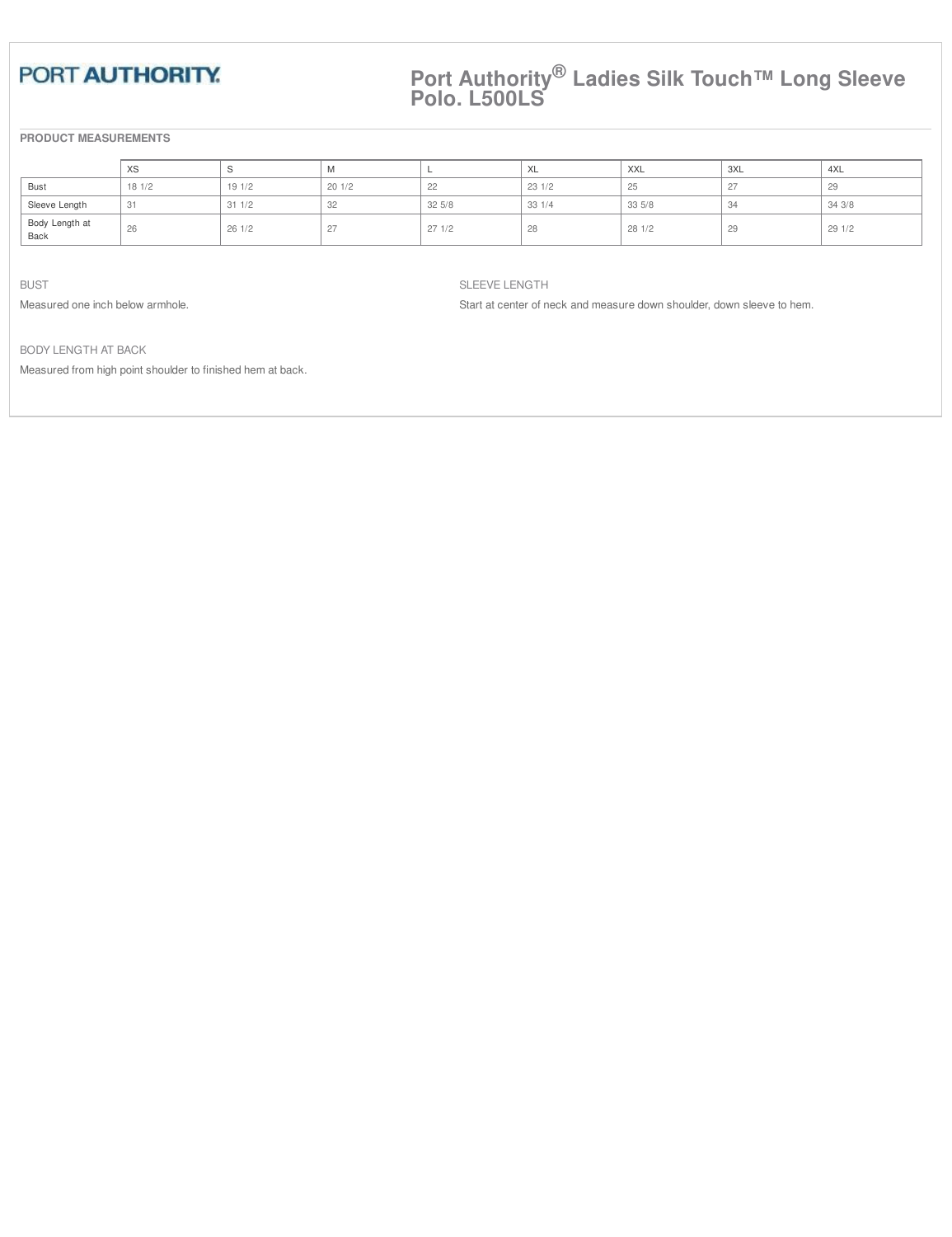

BUST

## **Port Authority® Ladies Silk Touch™ 3/4-Sleeve Polo. L562**

Our silky soft, classic polo in a popular sleeve length.

- 5-ounce, 65/35 poly/cotton pique
- Flat knit collar
- 4-button placket
- Metal buttons with dyed-to-match plastic rims
- **Open hem sleeves**
- **Side vents**

## **CARE INSTRUCTIONS**

Machine Wash Cold With Like Colors. Do Not Bleach. Tumble Dry Low. Cool Iron, If Necessary.





back

#### **HOW TO MEASURE**



Measure under the arm and around the fullest part of the bust with arms down, keeping tape horizontal.

**SIZE CHART**

|      |       | <b>IVI</b> | ົ∧ບ   | XXL       | 3XL   | $\Lambda$<br>ユヘレ |           | $\ddot{\phantom{0}}$<br>∧∟ |
|------|-------|------------|-------|-----------|-------|------------------|-----------|----------------------------|
| Size |       | 8/10       |       | 20/22     | 24/26 | 28/30            | 12/14     | 16/18                      |
| Bust | 35-36 | 37-38      | 32-34 | $45 - 47$ | 48-51 | 52-55            | $39 - 41$ | $42 - 44$                  |

#### **COLOR INFORMATION**



Red PMS 187C



PMS 3597C